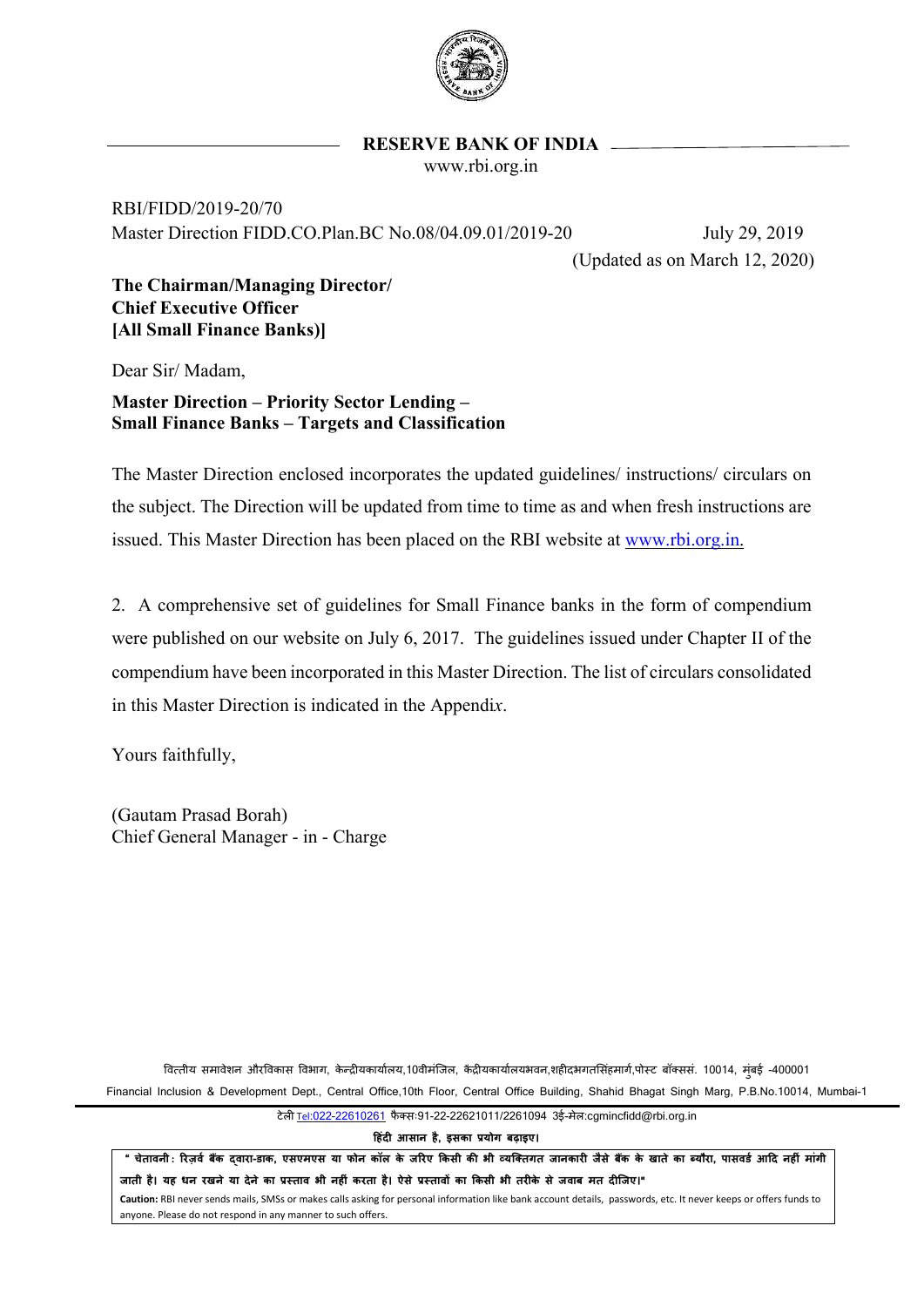

### **Master Direction - Reserve Bank of India - Priority Sector Lending – Targets and Classification - Small Finance Banks - 2019**

In exercise of the powers conferred by Sections 21 and 35 A of the Banking Regulation Act, 1949, the Reserve Bank of India being satisfied that it is necessary and expedient in the public interest to do, hereby, issues the Directions hereinafter specified.

# **CHAPTER – I PRELIMINARY**

#### **1. Short Title and Commencement**

- (a) These Directions shall be called the Reserve Bank of India (Priority Sector Lending Targets and Classification) Directions, 2019.
- (b) These Directions shall come into effect on the day they are placed on the official website of the Reserve Bank of India.

### **2. Applicability**

The provisions of these Directions shall apply to every Small Finance Banks (SFB) licensed to operate in India by the Reserve Bank of India.

### **3. Definitions/ Clarifications**

- (a) In these Directions, unless the context otherwise requires, the terms herein shall bear the meanings assigned to them below:
	- (i) Contingent liabilities/off-balance sheet items do not form part of priority sector target achievement.
	- (ii) The term "all-inclusive interest" includes interest (effective annual interest), processing fees and service charges.
- (b) Banks should ensure that loans extended under priority sector are for approved purposes and the end use is continuously monitored. The banks should put in place proper internal controls and systems in this regard.
- (c) All other expressions unless defined herein shall have the same meaning as have been assigned to them under the Banking Regulation Act or the Reserve Bank of India Act,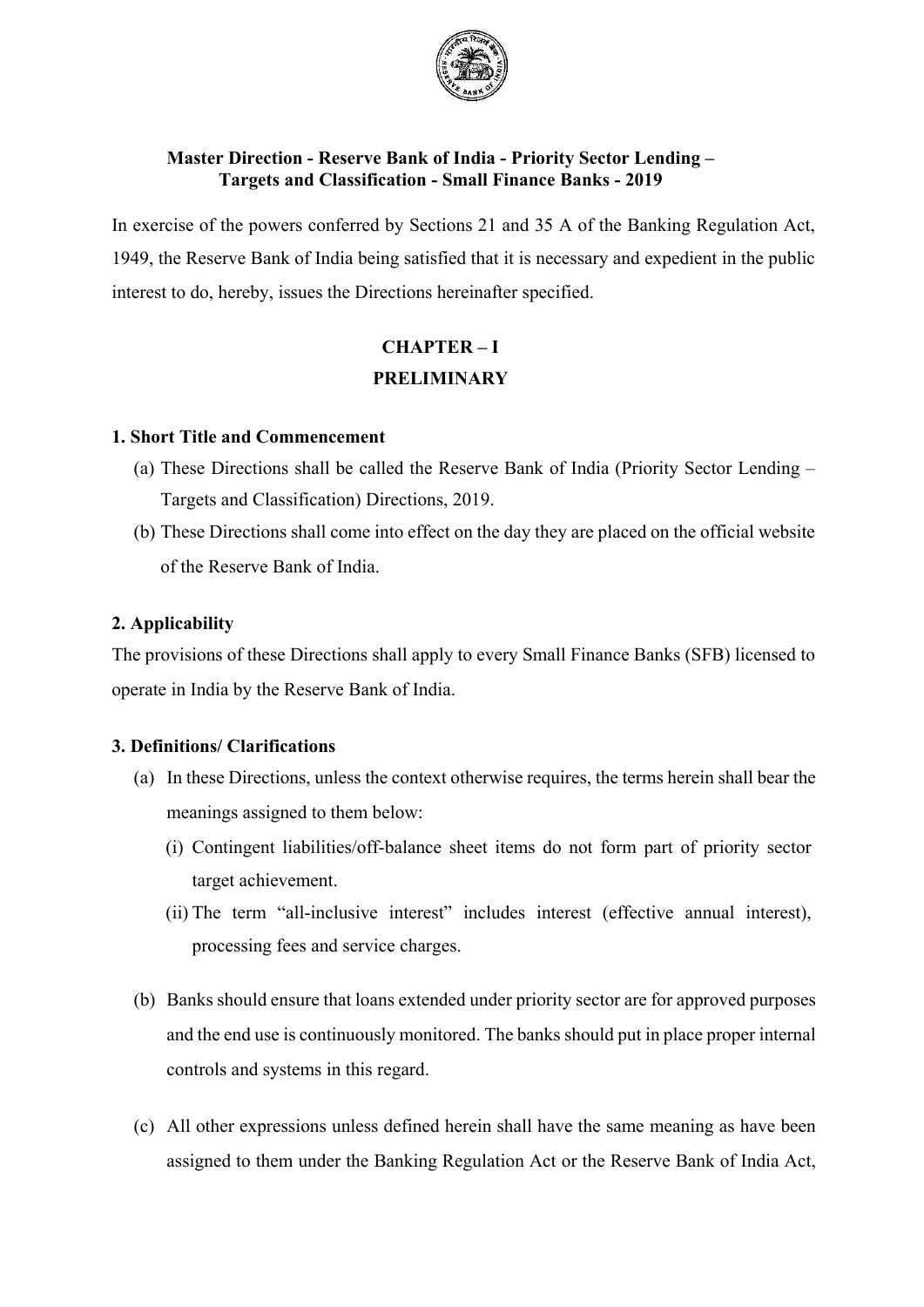or any statutory modification or re-enactment thereto or as used in commercial parlance, as the case may be.

### **CHAPTER - II**

### **CATEGORIES AND TARGETS UNDER PRIORITY SECTOR**

#### **4. The categories under priority sector are as follows:**

- i. Agriculture
- ii. Micro, Small and Medium Enterprises
- iii. Export Credit
- iv. Education
- v. Housing
- vi. Social Infrastructure
- vii. Renewable Energy
- viii. Others

The details of eligible activities under the above categories are specified in Chapter III.

#### **5. Targets /Sub-targets for Priority sector**

(i) The targets and sub-targets set under priority sector lending for all small finance banks operating in India are as under:

| <b>Categories</b>            | <b>Target</b>                                                                                                                                            |  |  |
|------------------------------|----------------------------------------------------------------------------------------------------------------------------------------------------------|--|--|
| <b>Total Priority Sector</b> | 75 per cent of Adjusted Net Bank Credit                                                                                                                  |  |  |
| <b>Agriculture</b>           | 18 per cent of ANBC. Within the 18 per cent target for<br>agriculture, a target of 8 percent of ANBC is<br>prescribed for Small and Marginal Farmers. ## |  |  |
| <b>Micro Enterprises</b>     | 7.5 per cent of ANBC                                                                                                                                     |  |  |
| <b>Advances to Weaker</b>    | 10 percent of ANBC                                                                                                                                       |  |  |
| <b>Sections</b>              |                                                                                                                                                          |  |  |

The computation of priority sector targets/sub-targets achievement will be based on the total ANBC as on the corresponding date of the preceding year.

## Further, all Small Finance Banks are directed to ensure that the overall lending to noncorporate farmers does not fall below the system-wide average of the last three years achievement. The applicable system wide average for computing achievement under priority sector lending will be notified every year. For FY 2019-20, the applicable system wide average figure is 12.11 percent.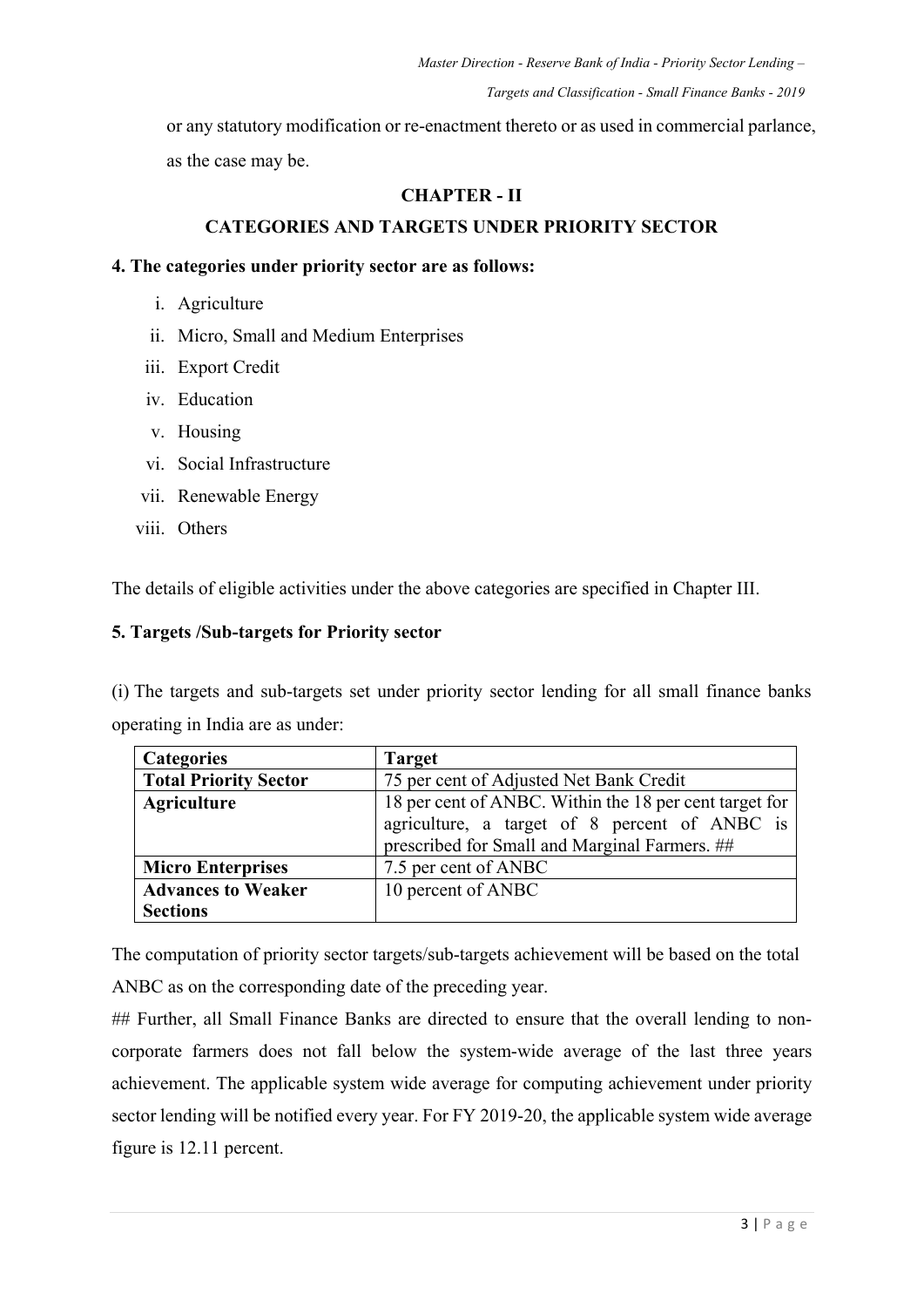(ii) For the purpose of priority sector lending, ANBC denotes the outstanding Bank Credit in India [As prescribed in item No.VI of Form 'A' under Section 42 (2) of the RBI Act, 1934] minus bills rediscounted with RBI and other approved Financial Institutions plus permitted non-SLR bonds/debentures under Held to Maturity (HTM) category plus other investments eligible to be treated as part of priority sector lending (e.g. investments in securitised assets). The outstanding deposits under RIDF and other funds with NABARD, NHB, SIDBI and MUDRA Ltd. in lieu of non-achievement of priority sector lending targets/sub-targets will form part of ANBC. Advances extended in India against the incremental FCNR (B)/NRE deposits, qualifying for exemption from CRR/SLR requirements, as per the Reserve Bank's [circulars DBOD.No.Ret.BC.36/12.01.001/2013-14 dated August 14, 2013](https://www.rbi.org.in/Scripts/NotificationUser.aspx?Id=8309&Mode=0) read with [DBOD.No.Ret.BC.93/12.01.001/2013-14 dated January 31, 2014](https://www.rbi.org.in/Scripts/NotificationUser.aspx?Id=8726&Mode=0) and DBOD mailbox clarification issued on February 6, 2014 will be excluded from the ANBC for computation of priority sector lending targets, till their repayment. The eligible amount for exemption on account of issuance of long-term bonds for infrastructure and affordable housing as per Reserve Bank's [circular DBOD.BP.BC.No.25/08.12.014/2014-15 dated July 15, 2014](https://www.rbi.org.in/Scripts/NotificationUser.aspx?Id=9103&Mode=0) will also be excluded from the ANBC for computation of priority sector lending targets.

### (iii) **Computation of Adjusted Net Bank Credit (ANBC)**

| Bank Credit in India [As prescribed in item No. VI of Form `A` under  |          |  |
|-----------------------------------------------------------------------|----------|--|
| Section 42(2) of the RBI Act, 1934]                                   |          |  |
| Bills Rediscounted with RBI and other approved Financial Institutions |          |  |
| Net Bank Credit (NBC)*                                                | 111(1-11 |  |
| Bonds/debentures in Non-SLR categories under HTM category+ other      | IV       |  |
| investments eligible to be treated as priority sector $+$ Outstanding |          |  |
| Deposits under RIDF and other eligible funds with NABARD, NHB,        |          |  |
| SIDBI and MUDRA Ltd on account of priority sector shortfall +         |          |  |
| outstanding PSLCs                                                     |          |  |
| Eligible amount for exemptions on issuance of long-term bonds for     | V        |  |
| infrastructure and affordable housing as per circular                 |          |  |
| DBOD.BP.BC.No.25/08.12.014/2014-15 dated July 15, 2014                |          |  |
| Eligible advances extended in India against the incremental           | VI       |  |
| FCNR(B)/NRE deposits, qualifying for exemption from CRR/SLR           |          |  |
| requirements                                                          |          |  |
| ANBC                                                                  | III+IV-  |  |
|                                                                       | $V + V$  |  |

\* *For the purpose of priority sector computation only. Banks should not deduct / net any amount like provisions, accrued interest, etc. from NBC.*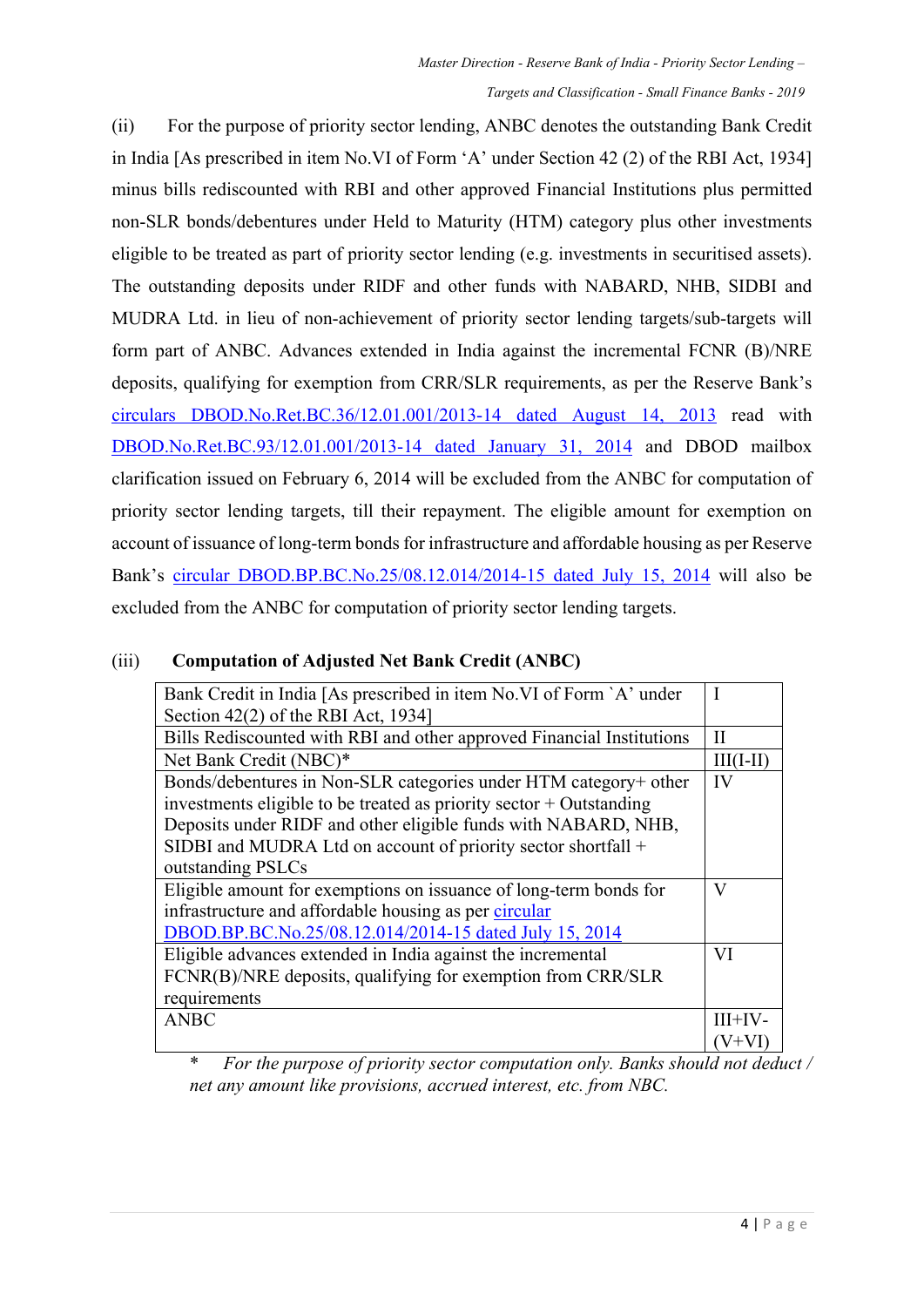Banks may be further guided by Para 6.5 (ii to vii) of the Operating Guidelines for Small Finance Banks issued by Department of Banking Regulation [\(RBI/2016-17/81 DBR.NBD.](https://www.rbi.org.in/Scripts/NotificationUser.aspx?Id=10636&Mode=0)  [No.26/16.13.218/2016-17 dated October 06, 2016\)](https://www.rbi.org.in/Scripts/NotificationUser.aspx?Id=10636&Mode=0) for computation of ANBC.

In case banks are subtracting prudential write off at Corporate/Head Office level while *reporting Bank Credit as above, it must be ensured that bank credit to priority sector and all other sub-sectors so written off is also subtracted, category-wise, from priority sector and subtarget achievement.*

*All types of loans, investments or any other items which are treated as eligible for classification under priority sector target/sub-target achievement should also form part of Adjusted Net Bank Credit.*

#### **CHAPTER - III**

### **DESCRIPTION OF ELIGIBLE CATEGORIES UNDER PRIORITY SECTOR**

#### **6. Agriculture**

The lending to agriculture sector has been defined to include (i) Farm Credit (which will include short-term crop loans and medium/long-term credit to farmers) (ii) Agriculture Infrastructure and (iii) Ancillary Activities. A list of eligible activities under the three subcategories is indicated below:

#### **6.1 Farm credit**

- A. Loans to individual farmers [including Self Help Groups (SHGs) or Joint Liability Groups (JLGs), i.e. groups of individual farmers, provided banks maintain disaggregated data of such loans] and Proprietorship firms of farmers, directly engaged in Agriculture and Allied Activities, *viz.,* dairy, fishery, animal husbandry, poultry, bee-keeping and sericulture. This will include:
	- i. Crop loans to farmers, which will include traditional/non-traditional plantations and horticulture, and, loans for allied activities.
	- ii. Medium and long-term loans to farmers for agriculture and allied activities (e.g. purchase of agricultural implements and machinery, loans for irrigation and other developmental activities undertaken in the farm, and developmental loans for allied activities.)
	- iii. Loans to farmers for pre and post-harvest activities, viz., spraying, weeding, harvesting, sorting, grading and transporting of their own farm produce.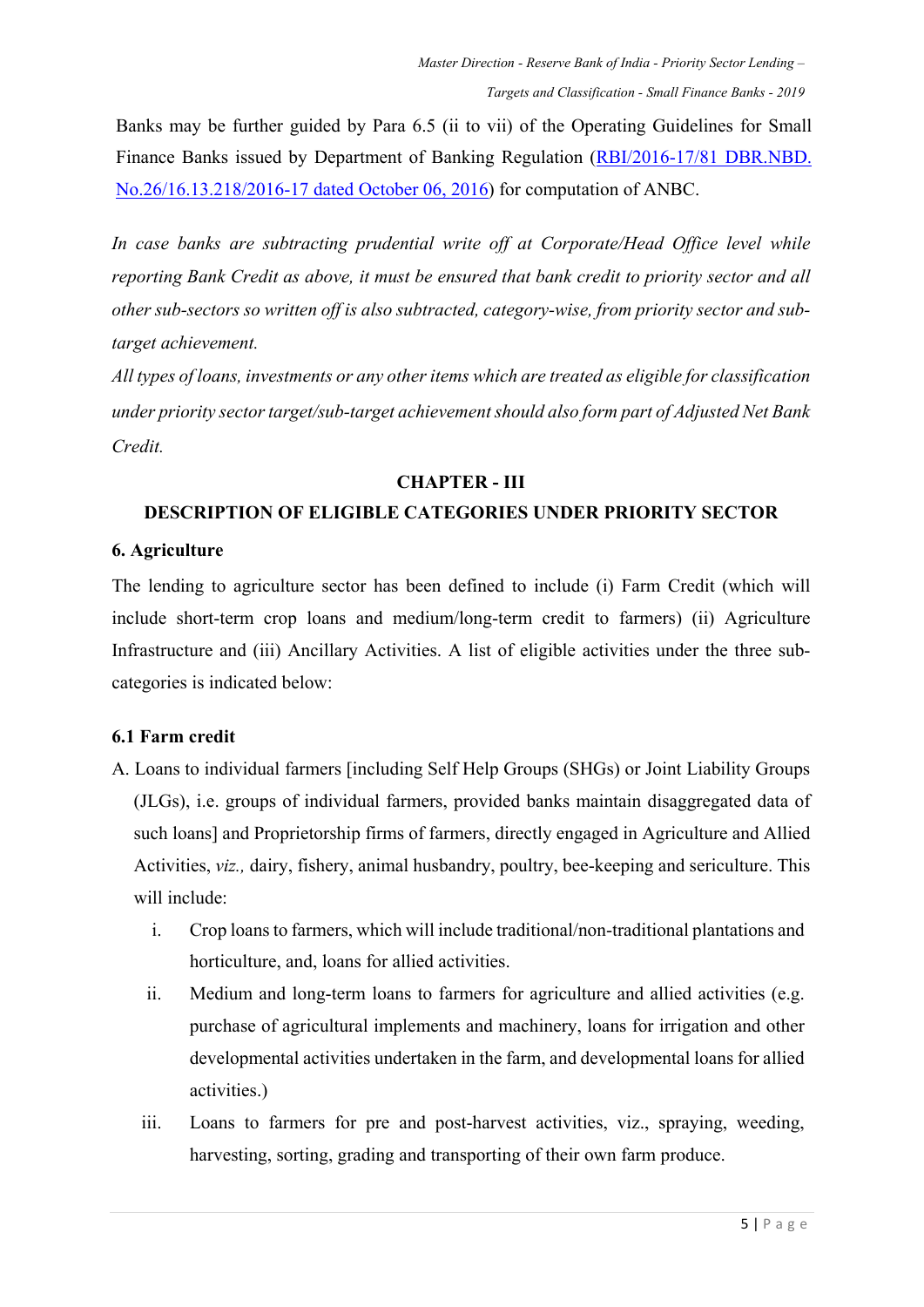- iv. Loans to farmers up to ₹50 lakh against pledge/hypothecation of agricultural produce (including warehouse receipts) for a period not exceeding 12 months.
- v. Loans to distressed farmers indebted to non-institutional lenders.
- vi. Loans to farmers under the Kisan Credit Card Scheme.
- vii. Loans to small and marginal farmers for purchase of land for agricultural purposes.
- B. Loans to corporate farmers, farmers' producer organizations/companies of individual farmers, partnership firms and co-operatives of farmers directly engaged in Agriculture and Allied Activities, viz. diary, fishery, animal husbandry, poultry, bee-keeping and sericulture up to an aggregate limit of ₹2 crore per borrower. This will include:
	- i. Crop loans to farmers which will include traditional/non-traditional plantations and horticulture, and, loans for allied activities.
	- ii. Medium and long-term loans to farmers for agriculture and allied activities (e.g. purchase of agricultural implements and machinery, loans for irrigation and other developmental activities undertaken in the farm, and developmental loans for allied activities.)
	- iii. Loans to farmers for pre and post-harvest activities, viz., spraying, weeding, harvesting, sorting, grading and transporting of their own farm produce.
	- iv. Loans up to ₹50 lakh against pledge/hypothecation of agricultural produce (including warehouse receipts) for a period not exceeding 12 months.

### **6.2 Agriculture infrastructure**

- i. Loans for construction of storage facilities (warehouse, market yards, godowns and silos) including cold storage units/cold storage chains designed to store agriculture produce/products, irrespective of their location.
- ii. Soil conservation and watershed development
- iii. Plant tissue culture and agri-biotechnology, seed production, production of biopesticides, bio-fertilizer, and vermi composting.

For the above loans, an aggregate sanctioned limit of  $\bar{x}$ 100 crore per borrower from the banking system, will apply.

#### **6.3 Ancillary activities**

- i. Loans up to ₹5 crore to co-operative societies of farmers for disposing of the produce of members.
- ii. Loans for setting up of Agriclinics and Agribusiness Centres.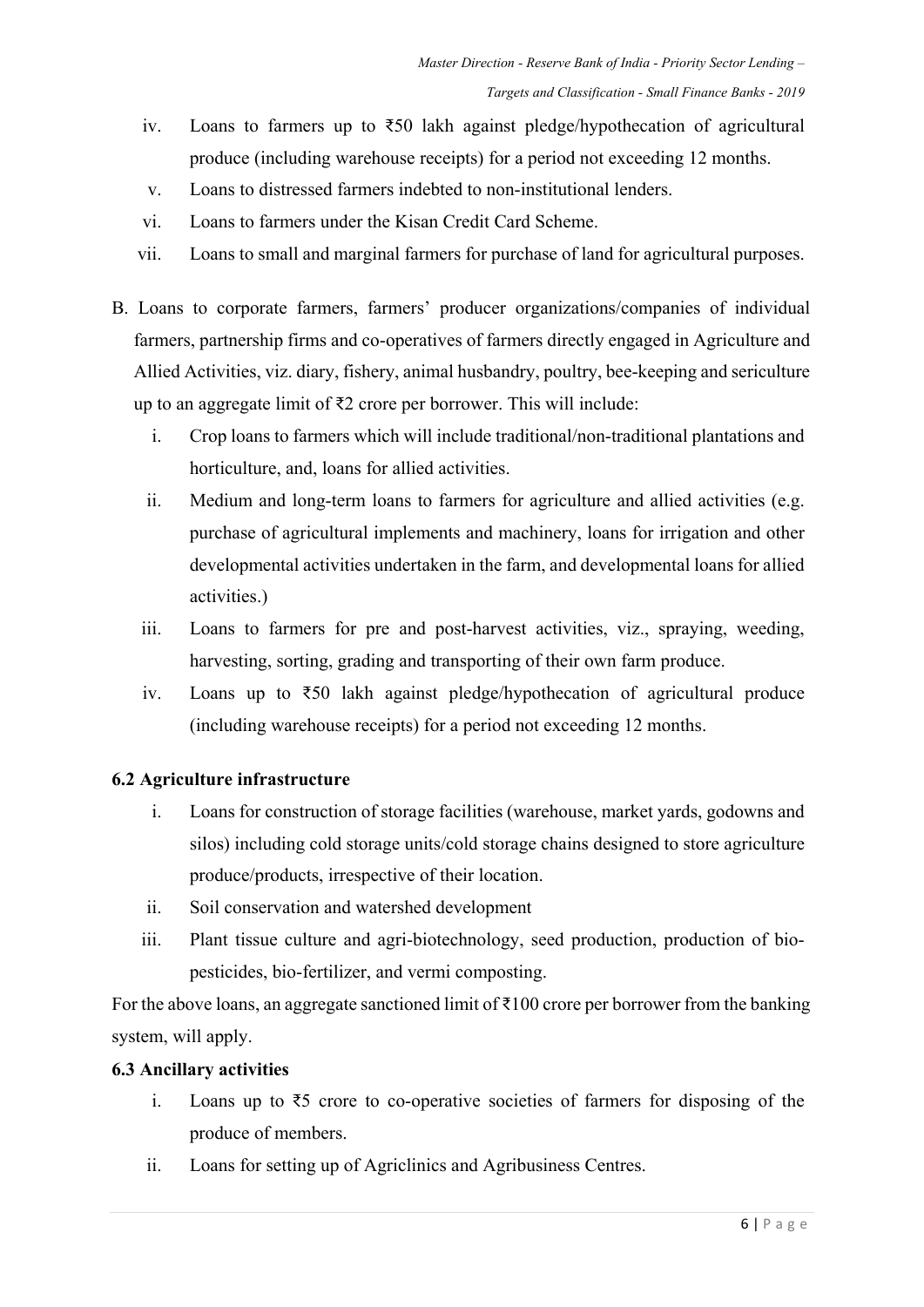- iii. Loans for Food and Agro-processing up to an aggregate sanctioned limit of  $\bar{x}100$ crore per borrower from the banking system.
- iv. Loans to Custom Service Units managed by individuals, institutions or organizations who maintain a fleet of tractors, bulldozers, well-boring equipment, threshers, combines, etc., and undertake farm work for farmers on contract basis.
- v. Outstanding deposits under RIDF and other eligible funds with NABARD on account of priority sector shortfall.

For the purpose of computation of achievement of the sub-target, Small and Marginal Farmers will include the following: -

- Farmers with landholding of up to 1 hectare (Marginal Farmers). Farmers with a landholding of more than 1 hectare and up to 2 hectares (Small Farmers).
- Landless agricultural labourers, tenant farmers, oral lessees and share-croppers, whose share of landholding is within the limits prescribed for small and marginal farmers.
- Loans to Self Help Groups (SHGs) or Joint Liability Groups (JLGs), *i.e.* groups of individual Small and Marginal farmers directly engaged in Agriculture and Allied Activities, provided banks maintain disaggregated data of such loans.
- Loans to farmers' producer companies of individual farmers, and co-operatives of farmers directly engaged in Agriculture and Allied Activities, where the membership of Small and Marginal Farmers is not less than 75 per cent by number and whose landholding share is also not less than 75 per cent of the total land-holding.

## **7. Micro, Small and Medium Enterprises (MSMEs)**

**7.1. Limits for investment in plant and machinery/ equipment:** The limits for investment in plant and machinery/equipment for manufacturing / service enterprise, as notified by Ministry of Micro, Small and Medium Enterprises, vide S.O.1642(E) dated September 9, 2006 are as under: -

| <b>Manufacturing Sector</b> |                                                                         |  |  |
|-----------------------------|-------------------------------------------------------------------------|--|--|
| <b>Enterprises</b>          | Investment in plant and machinery                                       |  |  |
| Micro Enterprises           | Does not exceed twenty-five lakh rupees                                 |  |  |
| <b>Small Enterprises</b>    | More than twenty-five lakh rupees but does not exceed five crore rupees |  |  |
| <b>Medium Enterprises</b>   | More than five crore rupees but does not exceed ten crore rupees        |  |  |
| <b>Service Sector</b>       |                                                                         |  |  |
| <b>Enterprises</b>          | <b>Investment in equipment</b>                                          |  |  |
| Micro Enterprises           | Does not exceed ten lakh rupees                                         |  |  |
| <b>Small Enterprises</b>    | More than ten lakh rupees but does not exceed two crore rupees          |  |  |
| Medium Enterprises          | More than two crore rupees but does not exceed five crore rupees        |  |  |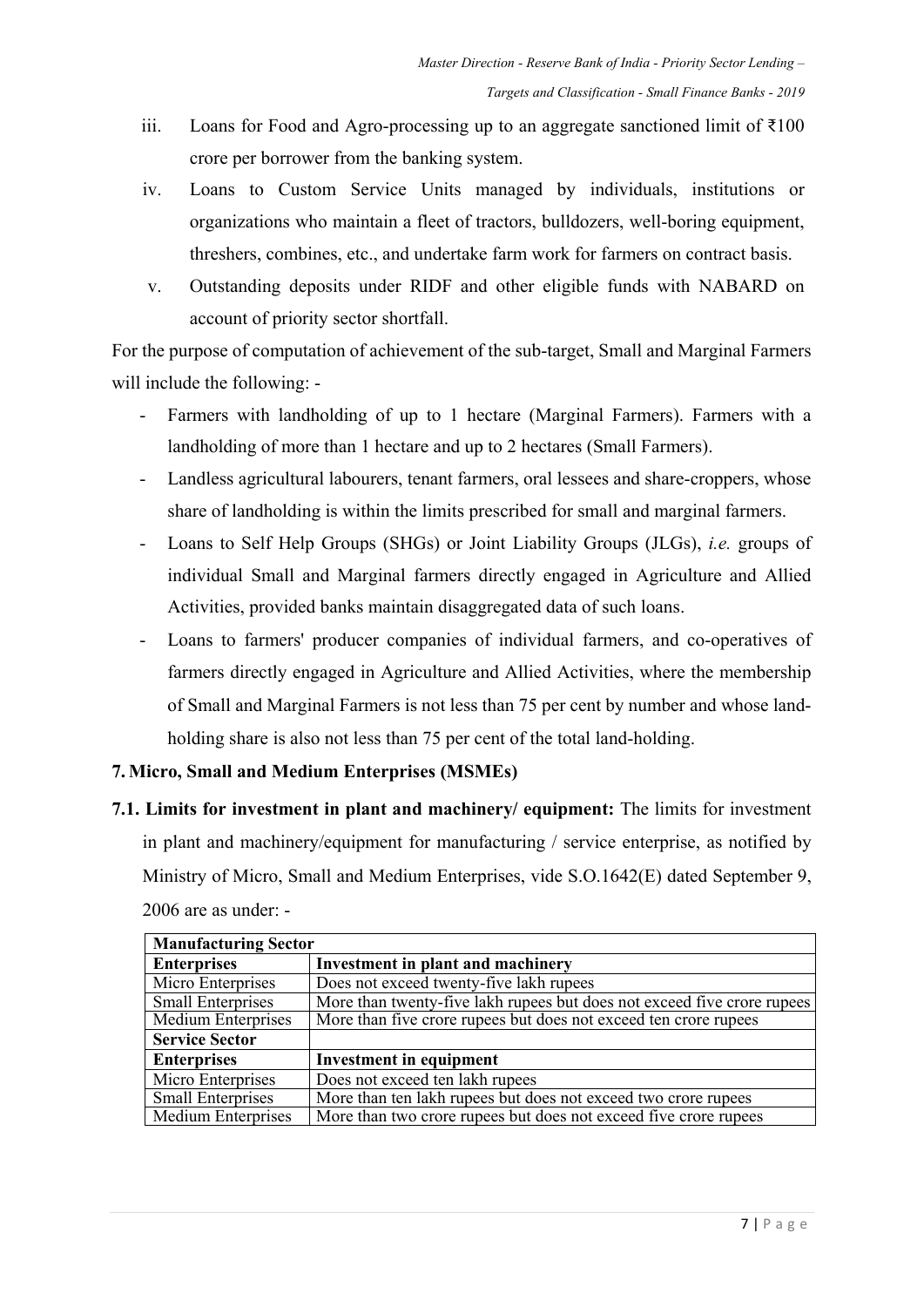Bank loans to Micro, Small and Medium Enterprises, for both manufacturing and service sectors are eligible to be classified under the priority sector as per the following norms:

### **7.2. Manufacturing Enterprises**

The Micro, Small and Medium Enterprises engaged in the manufacture or production of goods to any industry specified in the first schedule to the Industries (Development and Regulation) Act, 1951 and as notified by the Government from time to time. The Manufacturing Enterprises are defined in terms of investment in plant and machinery.

### **7.3. Service Enterprises**

All bank loans to MSMEs, engaged in providing or rendering of services as defined in terms of investment in equipment under MSMED Act, 2006, shall qualify under priority sector without any credit cap.

### **7.4. Factoring Transactions**

- (i) Factoring transactions on 'with recourse' basis by banks which carry out the business of factoring departmentally, wherever the 'assignor' is a Micro, Small or Medium Enterprise, subject to the corresponding limits for investment in plant and machinery/ equipment and other extant guidelines for priority sector classification. Such outstanding factoring portfolios may be classified by banks under MSME category on the reporting dates.
- (ii) In terms of paragraph 9 of the Department of Banking Regulation [Circular DBR.No.](https://www.rbi.org.in/Scripts/NotificationUser.aspx?Id=9965&Mode=0) [FSD.BC.32/24.01.007/2015-16 dated July 30, 2015](https://www.rbi.org.in/Scripts/NotificationUser.aspx?Id=9965&Mode=0) on 'Provision of Factoring Services by Banks- Review', inter-alia, the borrower's bank shall obtain from the borrower, periodical certificates regarding factored receivables to avoid double financing/ counting. Further, the 'factors' must intimate the limits sanctioned to the borrower and details of debts factored to the banks concerned, taking responsibility to avoid double financing.
- (iii)Factoring transactions taking place through the Trade Receivables Discounting System (TReDS) shall also be eligible for classification under priority sector upon operationalization of the platform.

### **7.5. Khadi and Village Industries Sector (KVI)**

All loans to units in the KVI sector will be eligible for classification under the sub-target of 7.5 percent prescribed for Micro Enterprises under priority sector.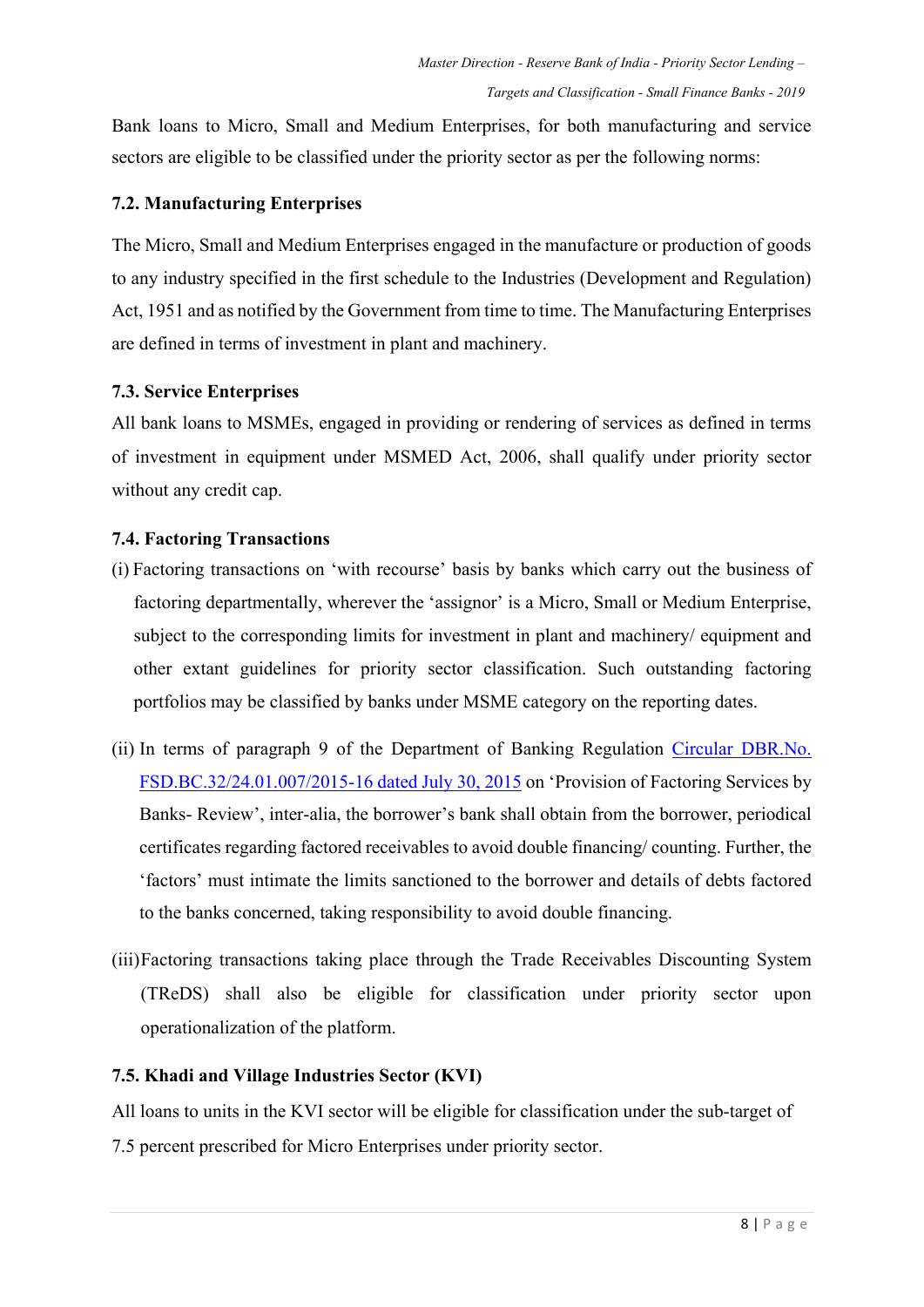### **7.6. Other Finance to MSMEs**

- (i) Loans to entities involved in assisting the decentralized sector in the supply of inputs to and marketing of outputs of artisans, village and cottage industries.
- (ii) Loans to co-operatives of producers in the decentralized sector viz. artisans, village and cottage industries.
- (iii) Credit outstanding under General Credit Cards (including Artisan Credit Card, Laghu Udyami Card, Swarojgar Credit Card, and Weaver's Card etc. in existence and catering to the non-farm entrepreneurial credit needs of individuals).
- (iv) In terms of revised guidelines issued by Department of Financial Services, Ministry of Finance, dated September 24, 2018, Overdraft limit to Pradhan Mantri Jan-Dhan Yojana (PMJDY) account holder has been raised to  $\text{\textsterling}10,000/$ -, age limit of 18-60 years has been revised to 18-65 years provided the borrower's household annual income does not exceed ₹100,000/- for rural areas and ₹1,60,000/- for non-rural areas and there will not be any conditions attached for overdraft up to  $\overline{(}2,000/-$ . These overdrafts will qualify as achievement of the target for lending to Micro Enterprises.
- (v) Outstanding deposits with SIDBI and MUDRA Ltd. on account of priority sector shortfall.

**7.7.** To ensure that MSMEs do not remain small and medium units merely to remain eligible for priority sector status, the MSME units will continue to enjoy the priority sector lending status up to three years after they grow out of the MSME category concerned.

#### **8. Export Credit**

During the first financial year of operation, Export Credit subject to a limit of up to ₹ 40 crore per borrower will be classified as priority sector. However, for subsequent financial years only incremental export credit over corresponding date of the preceding year, up to 2 per cent of ANBC shall be treated as priority sector.

Export credit includes pre-shipment and post-shipment export credit (excluding off-balance sheet items) as defined in Master Circular on Rupee / Foreign Currency Export Credit and Customer Service to Exporters issued by our Department of Banking Regulation.

#### **9. Education**

Loans to individuals for educational purposes including vocational courses upto ₹10 lakh irrespective of the sanctioned amount will be considered as eligible for priority sector.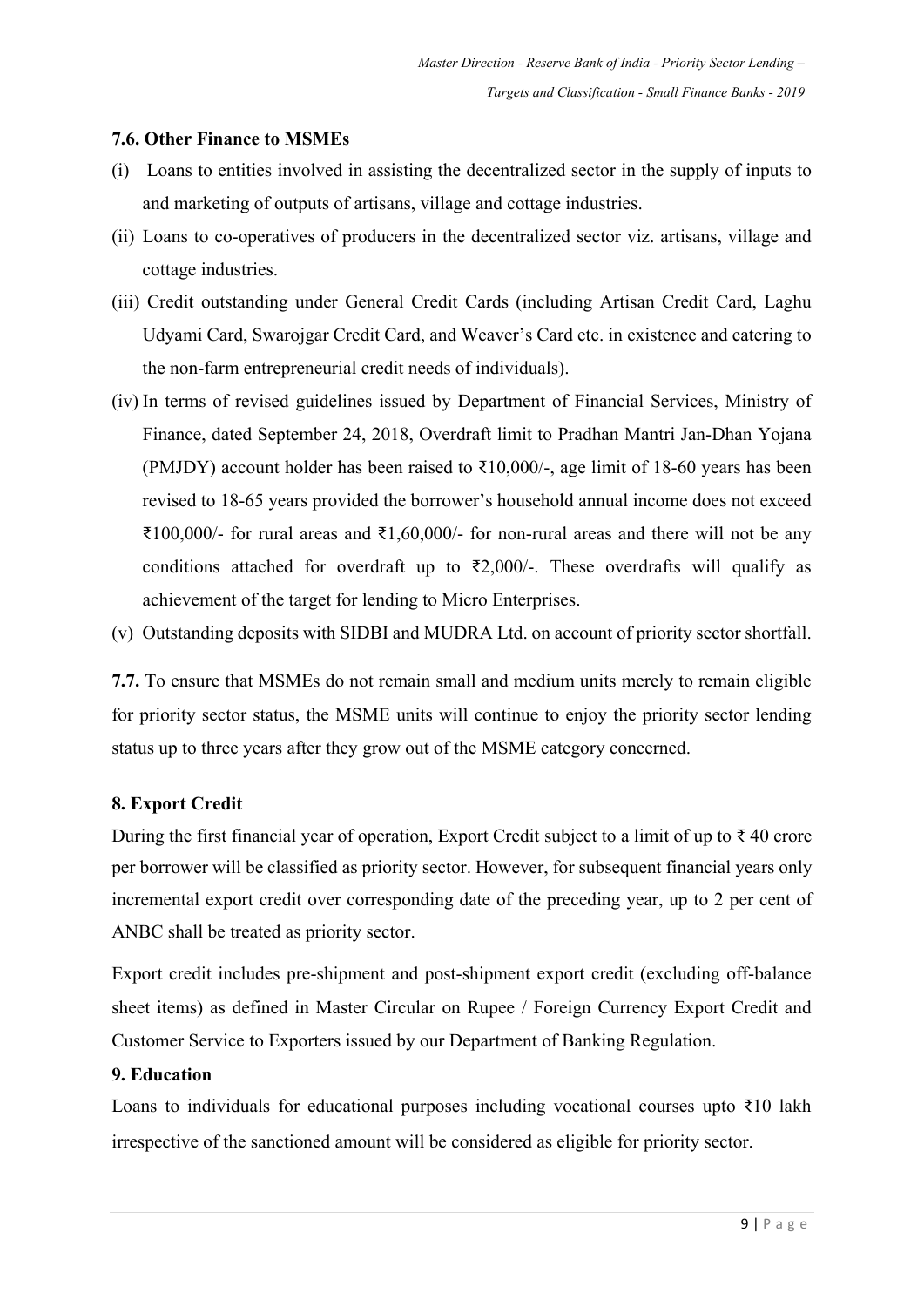### **10. Housing**

- **10.1** Loans to individuals up to ₹35 lakh in metropolitan centres (with population of ten lakh and above) and loans up to  $\overline{225}$  lakh in other centres for purchase/construction of a dwelling unit per family provided the overall cost of the dwelling unit in the metropolitan centre and at other centres does not exceed ₹45 lakh and ₹30 lakh, respectively. The housing loans to banks' own employees will be excluded. As housing loans which are backed by long term bonds are exempted from ANBC, banks should either include such housing loans to individuals up to ₹35 lakh in metropolitan centres and ₹25 lakh in other centres under priority sector or take benefit of exemption from ANBC, but not both.
- **10.2** Loans for repairs to damaged dwelling units of families up to ₹5 lakh in metropolitan centres and upto ₹2 lakh in other centres.
- **10.3** Bank loans to any governmental agency for construction of dwelling units or for slum clearance and rehabilitation of slum dwellers subject to a ceiling of ₹10 lakh per dwelling unit.
- **10.4** The loans sanctioned by banks for housing projects exclusively for the purpose of construction of houses for Economically Weaker Sections (EWS) and Low Income Groups (LIG), the total cost of which does not exceed  $\bar{\tau}$ 10 lakh per dwelling unit. For the purpose of identifying the economically weaker sections and low-income groups, the family income limit is revised to ₹3 lakh per annum for EWS and ₹6 lakh per annum for LIG, in alignment with the income criteria specified under the Pradhan Mantri Awas Yojana.
- **10.5** Outstanding deposits with NHB on account of priority sector shortfall.

#### **11. Social infrastructure**

Bank loans up to a limit of ₹5 crore per borrower for building social infrastructure for activities namely schools, health care facilities, drinking water facilities and sanitation facilities including construction/ refurbishment of household toilets and household level water improvements in Tier II to Tier VI centres.

#### **12. Renewable Energy**

Bank loans up to a limit of  $\bar{x}$ 15 crore to borrowers for purposes like solar based power generators, biomass-based power generators, wind mills, micro-hydel plants and for non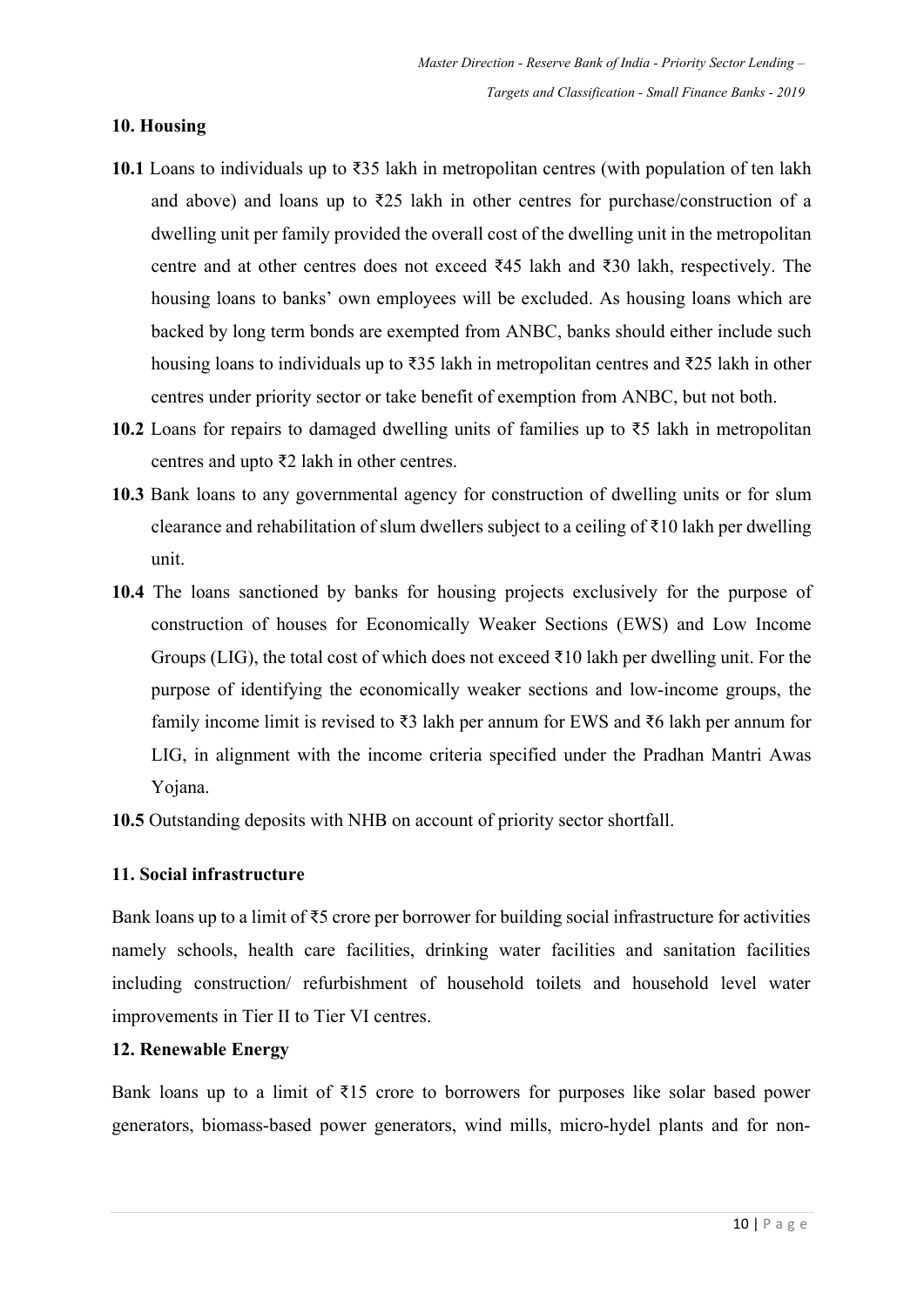conventional energy based public utilities *viz*. street lighting systems, and remote village electrification. For individual households, the loan limit will be ₹10 lakh per borrower.

### **13. Others**

- **13.1.** Loans not exceeding ₹50,000/- per borrower provided directly by banks to individuals and their SHG/JLG, provided the individual borrower's household annual income in rural areas does not exceed ₹1 lakh and for non-rural areas it does not exceed ₹1.6 lakh.
- **13.2.** Loans to distressed persons [other than farmers included under paragraph  $6(6.1)(A)(v)$ ] not exceeding ₹1 lakh per borrower to prepay their debt to non-institutional lenders.
- **13.3.** Loans sanctioned to State Sponsored Organisations for Scheduled Castes/ Scheduled Tribes for the specific purpose of purchase and supply of inputs and/or the marketing of the outputs of the beneficiaries of these organisations.

### **14. Weaker Sections**

Priority sector loans to the following borrowers will be considered under Weaker Sections category: -

- i. Small and marginal farmers
- ii. Artisans, village and cottage industries where individual credit limits do not exceed  $\bar{\tau}$ 1 lakh
- iii. Beneficiaries under Government Sponsored Schemes such as National Rural Livelihood Mission (NRLM), National Urban Livelihood Mission (NULM) and Self Employment Scheme for Rehabilitation of Manual Scavengers (SRMS)
- iv. Scheduled Castes and Scheduled Tribes
- v. Beneficiaries of Differential Rate of Interest (DRI) scheme
- vi. Self Help Groups
- vii. Distressed farmers indebted to non-institutional lenders
- viii. Distressed persons other than farmers, with loan amount not exceeding ₹1 lakh per borrower to prepay their debt to non-institutional lenders
	- ix. Individual women beneficiaries up to ₹1 lakh per borrower
	- x. Persons with disabilities
	- xi. Overdraft limit to PMJDY account holder up to  $\text{\textsterling}10,000$ /- with age limit of 18-65 years.
- xii. Minority communities as may be notified by Government of India from time to time.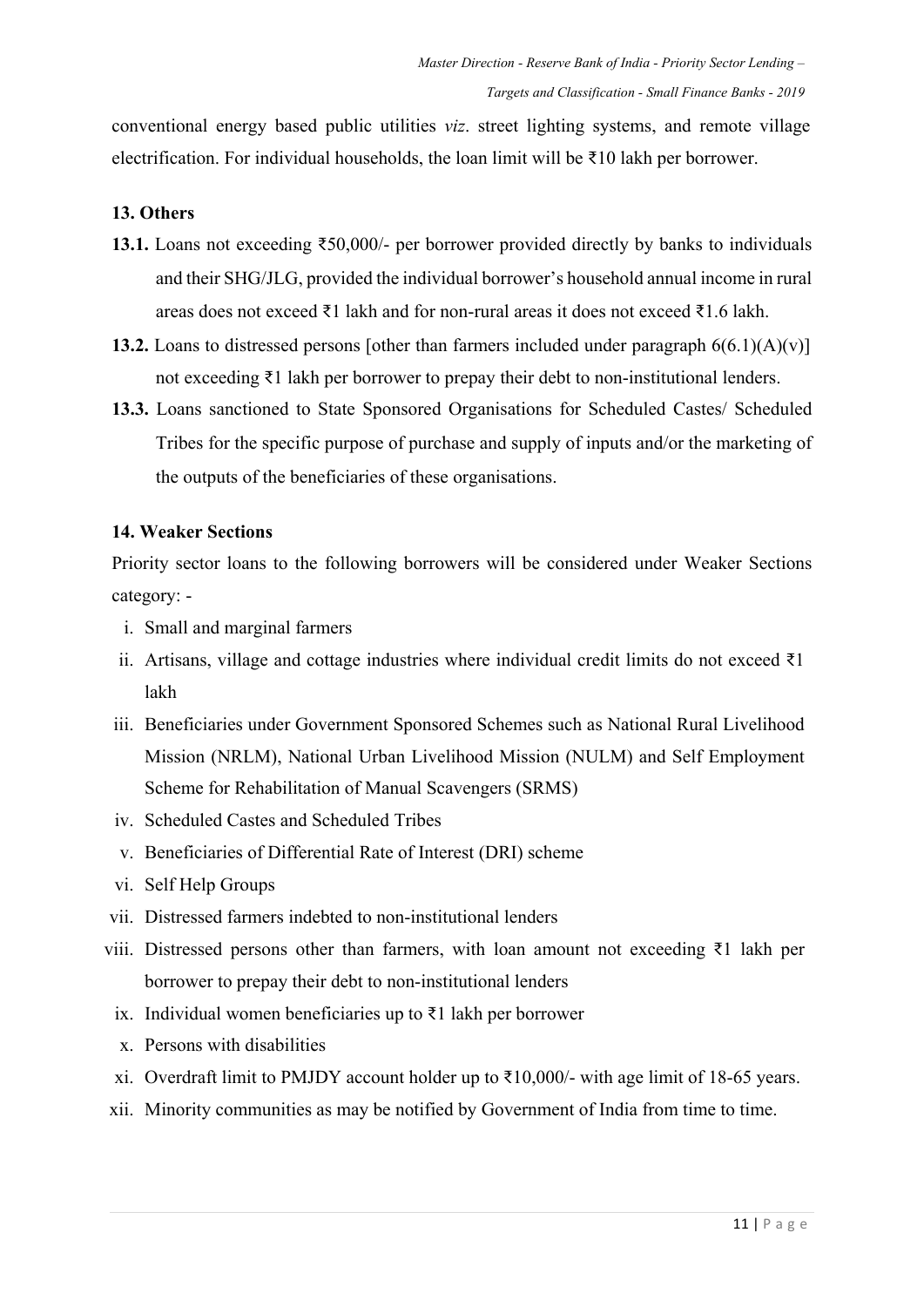In States, where one of the minority communities notified is, in fact, in majority, item (xii) will cover only the other notified minorities. These States/ Union Territories are Jammu & Kashmir, Punjab, Meghalaya, Mizoram, Nagaland and Lakshadweep.

## **CHAPTER IV**

#### **MISCELLANEOUS**

#### **15. Investments by banks in securitised assets**

**15.1** Investments by banks in securitised assets, representing loans to various categories of priority sector, except 'others' category, subject to terms and conditions specified in Para 1.9 of the Operating Guidelines for SFBs issued by DBR vide their [circular No.](https://www.rbi.org.in/Scripts/NotificationUser.aspx?Id=10636&Mode=0)  [DBR.NDB.No.26/16.13.218/2016-17 dated October 6, 2016,](https://www.rbi.org.in/Scripts/NotificationUser.aspx?Id=10636&Mode=0) are eligible for classification under respective categories of priority sector depending on the underlying assets provided:

(a) the assets originated by banks and financial institutions are eligible to be classified as priority sector advances prior to securitisation and fulfil the Reserve Bank of India guidelines on securitisation.

(b) the all-inclusive interest charged to the ultimate borrower by the originating entity should not exceed the MCLR of the investing bank plus 8 percent per annum.

- **15.2** The investments in securitised assets originated by MFIs, which comply with the following guidelines are exempted from this interest cap as there are separate caps on margin and interest rate as under:
	- i. Margin cap: The margin cap should not exceed 10 percent for MFIs having loan portfolio exceeding ₹100 crore and 12 percent for others. The interest cost is to be calculated on average fortnightly balances of outstanding borrowings and interest income is to be calculated on average fortnightly balances of outstanding loan portfolio of qualifying assets.

A "qualifying asset" shall mean a loan disbursed by MFI, which satisfies the following criteria:

a. The loan is to be extended to a borrower whose household annual income in rural areas does not exceed ₹1.25 lakh while for non-rural areas it should not exceed ₹2 lakhs.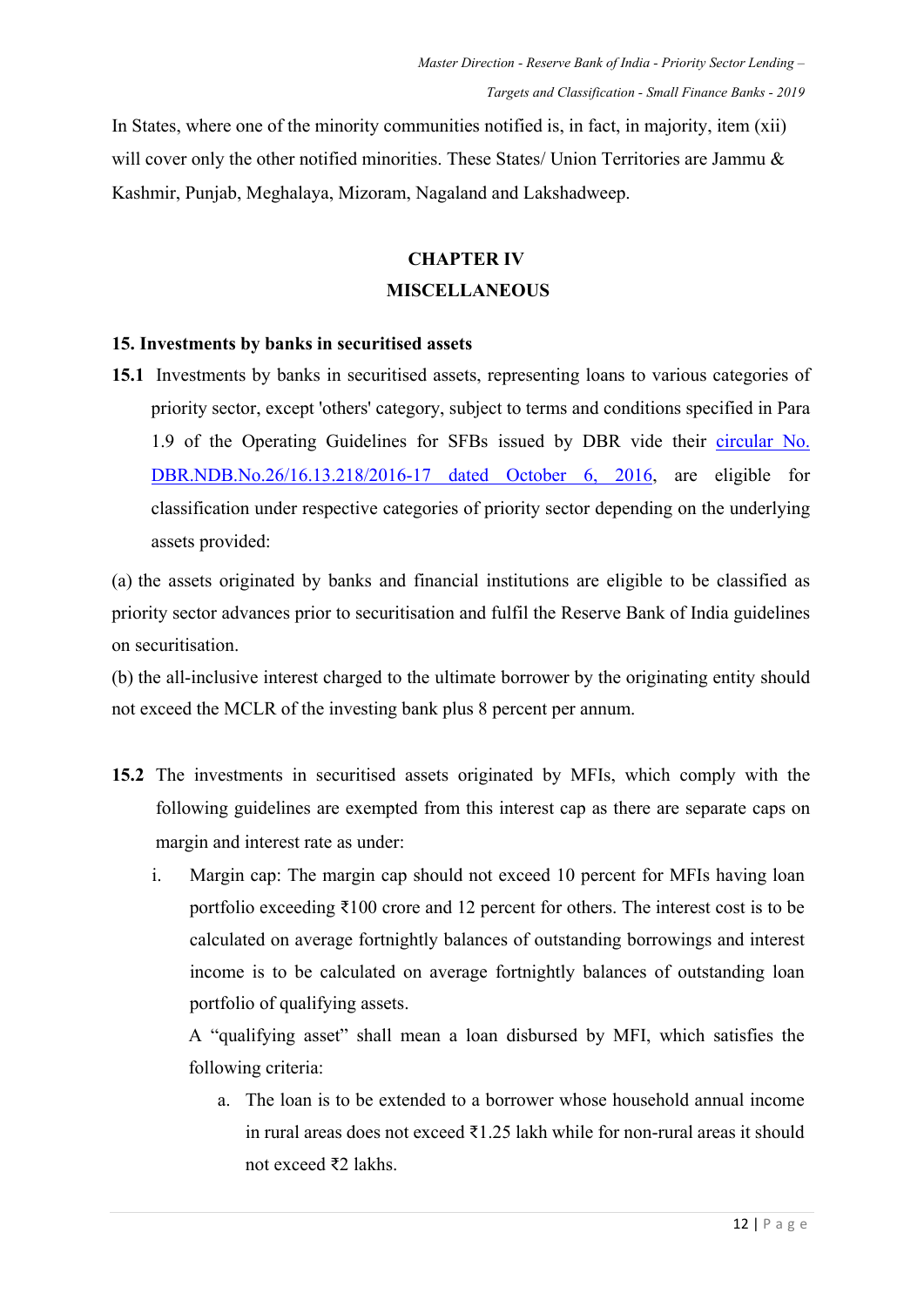- b. Loan does not exceed ₹75,000/- in the first cycle and ₹1.25 lakh in the subsequent cycles.
- c. Total indebtedness of the borrower does not exceed ₹1.25 lakh. Education and Medical expenses will be excluded while arriving at the total indebtedness of a borrower.
- d. Tenure of loan is not less than 24 months when loan amount exceeds ₹30,000/- with right to borrower of prepayment without penalty.
- e. The loan is without collateral.
- f. Loan is repayable by weekly, fortnightly or monthly installments at the choice of the borrower.
- ii. Interest cap on individual loans: With effect from April 1, 2014, interest rate on individual loans will be the average Base Rate of five largest commercial banks by assets multiplied by 2.75 per annum or cost of funds plus margin cap, whichever is less. The average of the Base Rate shall be advised by Reserve Bank of India.
- iii. Only three components are to be included in pricing of loans viz., (a) a processing fee not exceeding 1 percent of the gross loan amount, (b) the interest charge and (c) the insurance premium.
- iv. The processing fee is not to be included in the margin cap or the interest cap
- v. Only the actual cost of insurance i.e. actual cost of group insurance for life, health and livestock for borrower and spouse can be recovered; administrative charges may be recovered as per IRDA guidelines.
- vi. There should not be any penalty for delayed payment.
- vii. No Security Deposit/ Margin is to be taken.
- **15.3** Investments made by banks in securitised assets originated by NBFCs, where the underlying assets are loans against gold jewellery, are not eligible for priority sector status.

### **16. Transfer of Assets through Direct Assignment /Outright purchases**

(i) Assignments/Outright purchases of pool of assets by banks representing loans under various categories of priority sector, except the 'others' category, subject to terms and conditions specified in para 1.9 of the Operating Guidelines for SFBs issued by DBR vide circular No. DBR.NBD.No.26/16.13.218/2016-17 dated October 6, 2016 will be eligible for classification under respective categories of priority sector provided: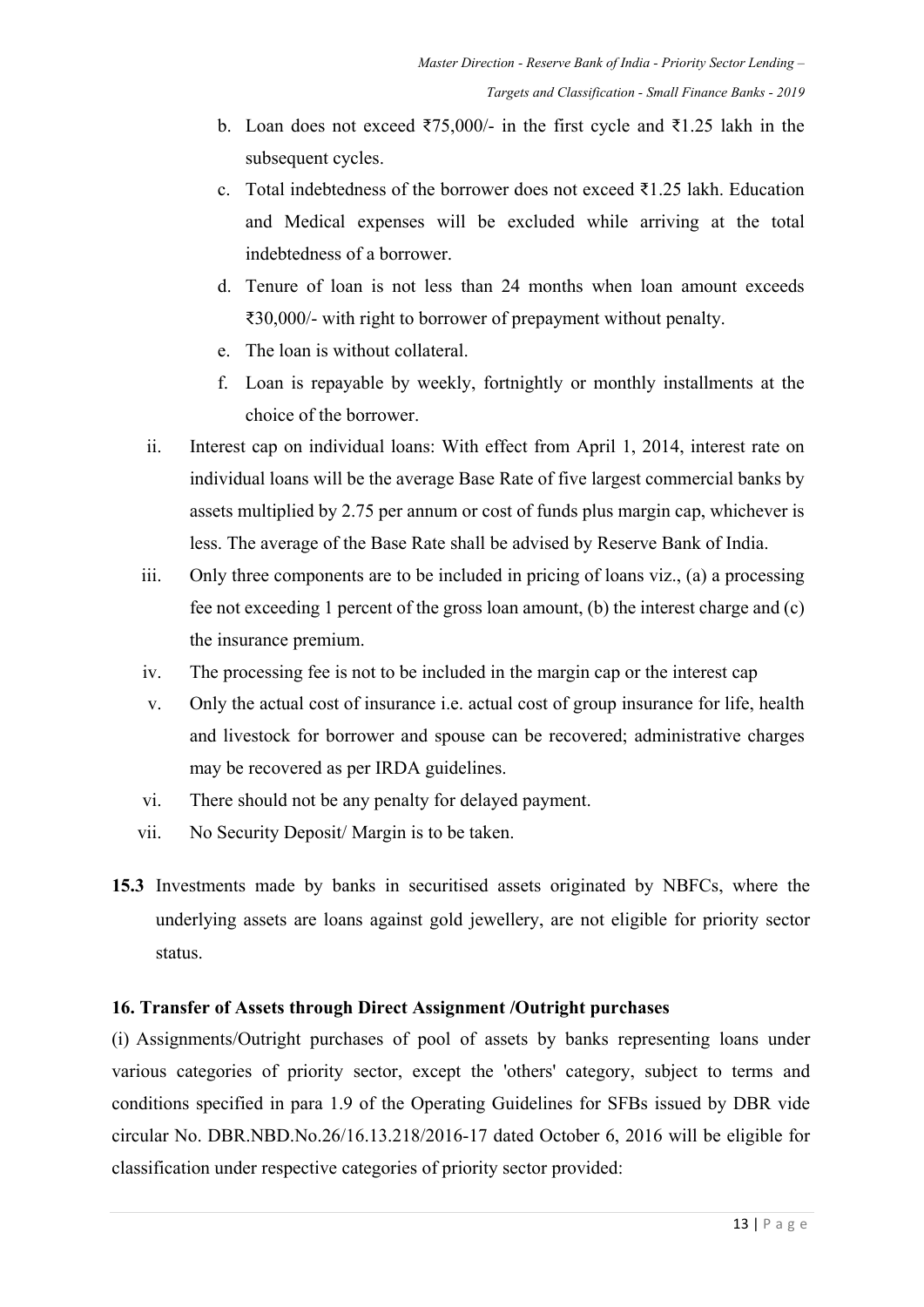(a) the assets originated by banks and financial institutions are eligible to be classified as priority sector advances prior to the purchase and fulfil the Reserve Bank of India guidelines on outright purchase/assignment.

(b) the eligible loan assets so purchased should not be disposed of other than by way of repayment.

(c) the all-inclusive interest charged to the ultimate borrower by the originating entity should not exceed the MCLR of the purchasing bank plus 8 percent per annum.

*The Assignments/Outright purchases of eligible priority sector loans from MFIs, are exempted from this interest rate cap as there are separate caps on margin and interest rate. as mentioned in Paragraph 15 (b) (i to vii)*

- (ii) When the banks undertake outright purchase of loan assets from banks/ financial institutions to be classified under priority sector, they must report the nominal amount actually disbursed to end priority sector borrowers and not the premium embedded amount paid to the sellers.
- (iii) Purchase/ assignment/investment transactions undertaken by banks with NBFCs, where the underlying assets are loans against gold jewellery, are not eligible for priority sector status.

### **17. Inter Bank Participation Certificates**

Inter Bank Participation Certificates (IBPCs) bought by banks, on a risk sharing basis, are eligible for classification under respective categories of priority sector, provided the underlying assets are eligible to be categorized under the respective categories of priority sector and the banks fulfil the Reserve Bank of India guidelines on IBPCs and terms and conditions specified in Para 1.9 of the `Operating Guidelines for SFBs' issued by DBR, vide [circular No.](https://www.rbi.org.in/Scripts/NotificationUser.aspx?Id=10636&Mode=0)  [DBR.NBD.NO.26/16.13.218/2016-17 dated October 6, 2016](https://www.rbi.org.in/Scripts/NotificationUser.aspx?Id=10636&Mode=0) on `Credit risk transfer and portfolio sales/purchases'

With regard to the underlying assets of the IBPC transactions being eligible for categorization under 'Export Credit' as per Para 8, the IBPC bought by banks, on a risk sharing basis, may be classified from purchasing bank's perspective for priority sector categorization. However, in such a scenario, the issuing bank shall certify that the underlying asset is 'Export Credit', in addition to the due diligence required to be undertaken by the issuing and the purchasing bank as per the guidelines in this regard.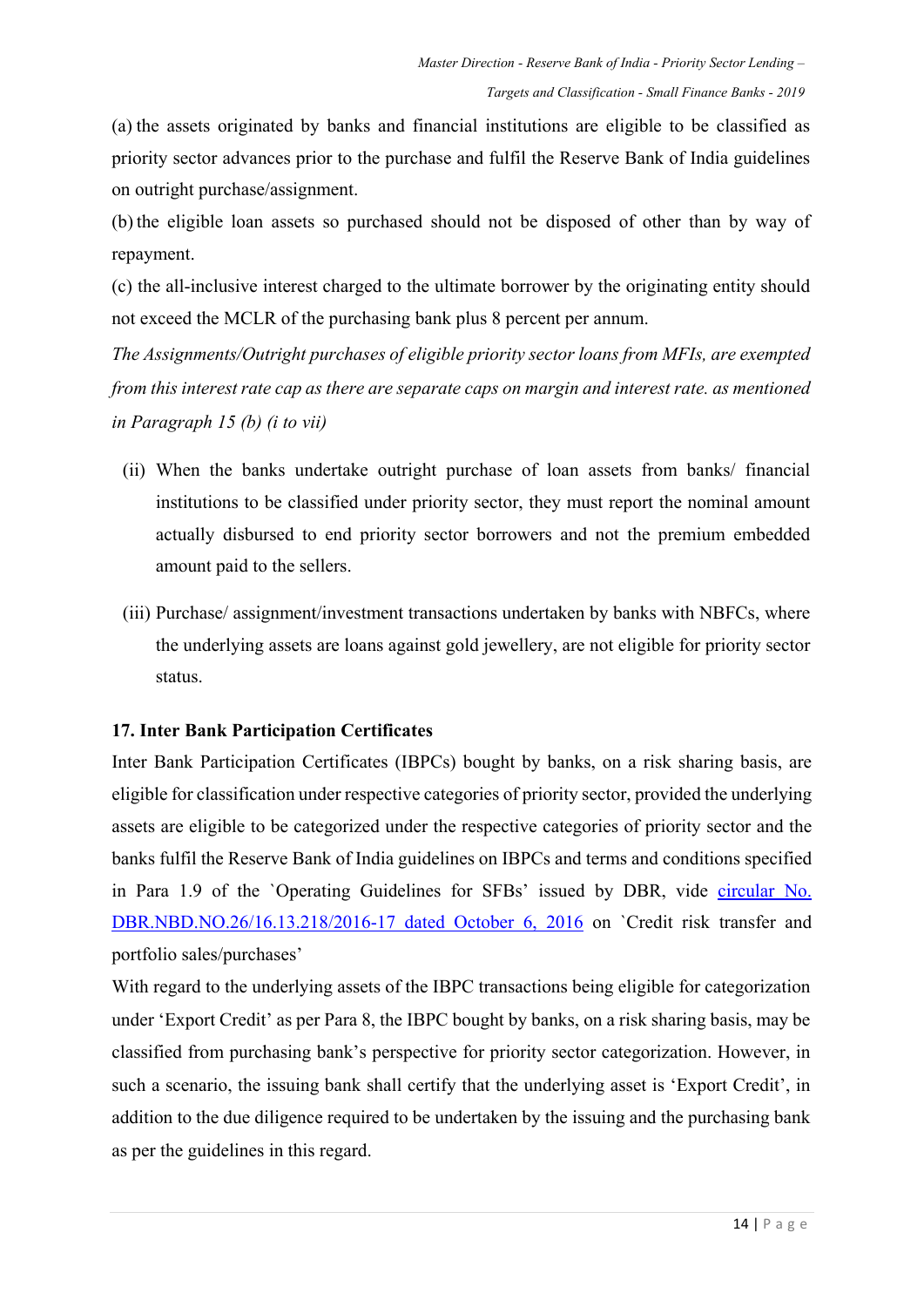### **18. Priority Sector Lending Certificates**

The outstanding priority sector lending certificates bought by banks will be eligible for classification under respective categories of priority sector provided the assets are originated by banks, are eligible to be classified as priority sector advances and fulfil the Reserve Bank of India guidelines on Priority Sector Lending Certificates issued vide [Circular](https://www.rbi.org.in/Scripts/NotificationUser.aspx?Id=10339&Mode=0)  [FIDD.CO.Plan.BC.23/04.09.001/2015-16 dated April](https://www.rbi.org.in/Scripts/NotificationUser.aspx?Id=10339&Mode=0) 7, 2016 and terms and conditions specified in Para 1.9 of [DBR circular No. DBR.NBD.26/16.13.218/2016-17 dated October 6,](https://www.rbi.org.in/Scripts/NotificationUser.aspx?Id=10636&Mode=0)  [2016](https://www.rbi.org.in/Scripts/NotificationUser.aspx?Id=10636&Mode=0) on credit risk transfer and portfolio sales/purchases.

### **19. Monitoring of Priority Sector Lending targets**

To ensure continuous flow of credit to priority sector, the compliance of banks will be monitored on 'quarterly' basis. The data on priority sector advances must be furnished by banks at quarterly and annual intervals as per the enclosed reporting formats.

### **20. Non-achievement of Priority Sector targets**

20.1 Small Finance Banks having any shortfall in lending to priority sector shall be allocated amounts for contribution to the Rural Infrastructure Development Fund (RIDF) established with NABARD and other Funds with NABARD/NHB/SIDBI/ MUDRA Ltd., as decided by the Reserve Bank from time to time. The achievement will be arrived at the end of financial year based on the average of priority sector target /sub-target achievement as at the end of each quarter.

20.2 While computing priority sector target achievement, shortfall / excess lending for each quarter will be monitored separately. A simple average of all quarters will be arrived at and considered for computation of overall shortfall / excess at the end of the year. The same method will be followed for calculating the achievement of priority sector sub-targets. (Illustrative example given in Annex)

20.3 The interest rates on banks' contribution to RIDF or any other Funds, tenure of deposits, etc. shall be fixed by Reserve Bank of India from time to time.

20.4 The misclassifications reported by the Reserve Bank's Department of Banking Supervision would be adjusted/ reduced from the achievement of that year, to which the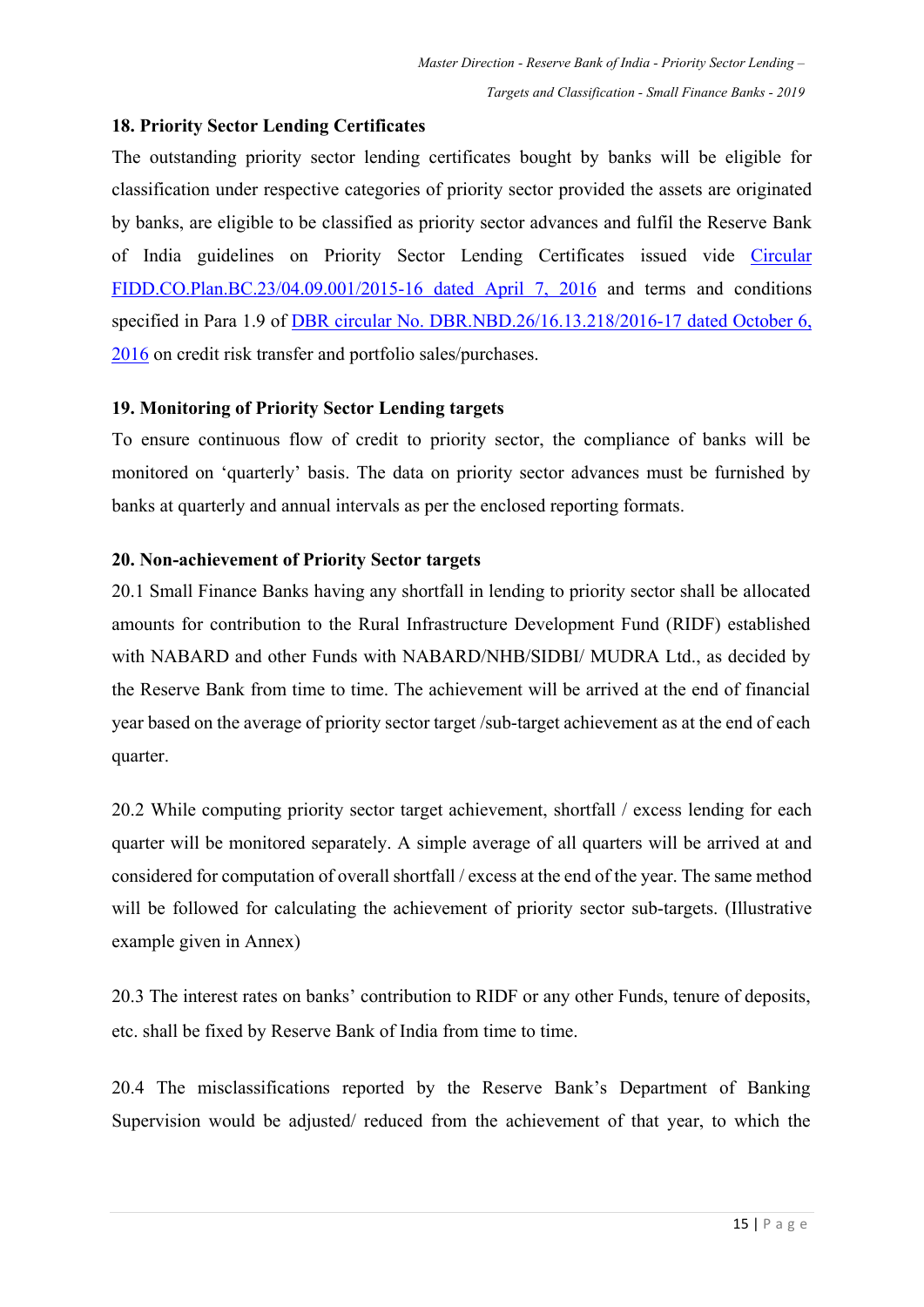amount of declassification/ misclassification pertains, for allocation to various funds in subsequent years.

20.5 Non-achievement of priority sector targets and sub-targets will be taken into account while granting regulatory clearances/approvals for various purposes.

### **21. Common guidelines for priority sector loans**

Small Finance Banks should comply with the following common guidelines for all categories of advances under the priority sector.

#### **(i) Rate of interest**

The rates of interest on bank loans will be as per directives issued by our Department of Banking Regulation from time to time.

### **(ii) Service charges**

No loan related and adhoc service charges/inspection charges should be levied on priority sector loans up to ₹25,000. In the case of eligible priority sector loans to SHGs/ JLGs, this limit will be applicable per member and not to the group as a whole.

### **(iii) Receipt, Sanction/Rejection/Disbursement Register**

A register/ electronic record should be maintained by the bank, wherein the date of receipt, sanction/rejection/disbursement with reasons thereof, etc., should be recorded. The register/electronic record should be made available to all inspecting agencies.

### **(iv) Issue of Acknowledgement of Loan Applications**

Banks should provide acknowledgement for loan applications received under priority sector loans. Bank Boards should prescribe a time limit within which the bank communicates its decision in writing to the applicants.

**\*\*\*\*\*\*\*\*\*\*\*\*\*\*\*\*\*\***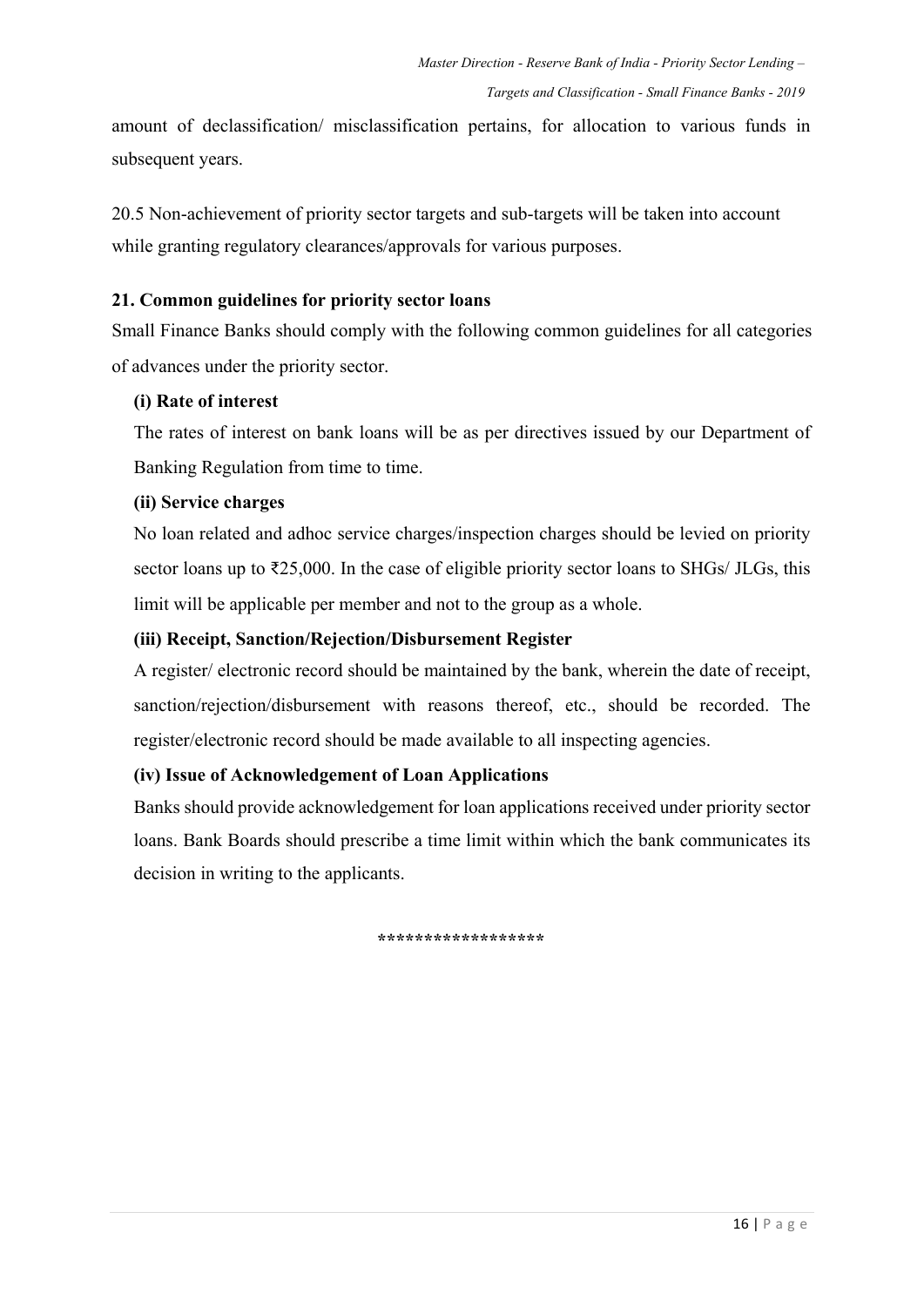### **APPENDIX**

| Sr.<br>No.       | Circular No.                                              | <b>Date</b>                                               | <b>Subject</b>                                                                                                                |
|------------------|-----------------------------------------------------------|-----------------------------------------------------------|-------------------------------------------------------------------------------------------------------------------------------|
| 1.               | FIDD.CO.Plan.BC.12/04.09.01/2019-20                       | September<br>20, 2019                                     | Priority Sector Lending (PSL)-<br>Classification of Exports under<br>Priority Sector                                          |
| 2.               | FIDD.CO.Plan.BC.No.11/04.09.01/2019-20                    | Sept $19$ ,<br>2019                                       | Priority Sector Targets-<br>Lending to Non-Corporate<br><b>Farmers-FY 2019-20</b>                                             |
| 3.               | Master Direction DNBR PD.007 and<br>008/03.10.119/2016-17 | Sept 1,<br>2016<br>(Updated<br>as on<br>August 2,<br>2019 | Master Directions 2016-<br>NBFC-Non-SI-Non deposit<br>taking and SI-Non-Deposit<br>and Deposit taking company<br>respectively |
| $\overline{4}$ . | FIDD.CO Plan.BC.18/04.09.01/2018-19                       | May $6,$<br>2019                                          | Priority Sector Lending -<br>Targets and Classification                                                                       |
| 5.               | FIDD.CO.SFB. No.9/04.09.001/2017-18                       | July 6,<br>2017                                           | Small Finance Banks-<br>Compendium of Guidelines on<br>Financial Inclusion and<br>Development                                 |
| 6.               | DBR.NBD.No.26/16.13.218/2016-17                           | October 6,<br>2016                                        | <b>Operating Guidelines for Small</b><br><b>Finance Banks</b>                                                                 |

## **LIST OF CIRCULARS CONSOLIDATED**